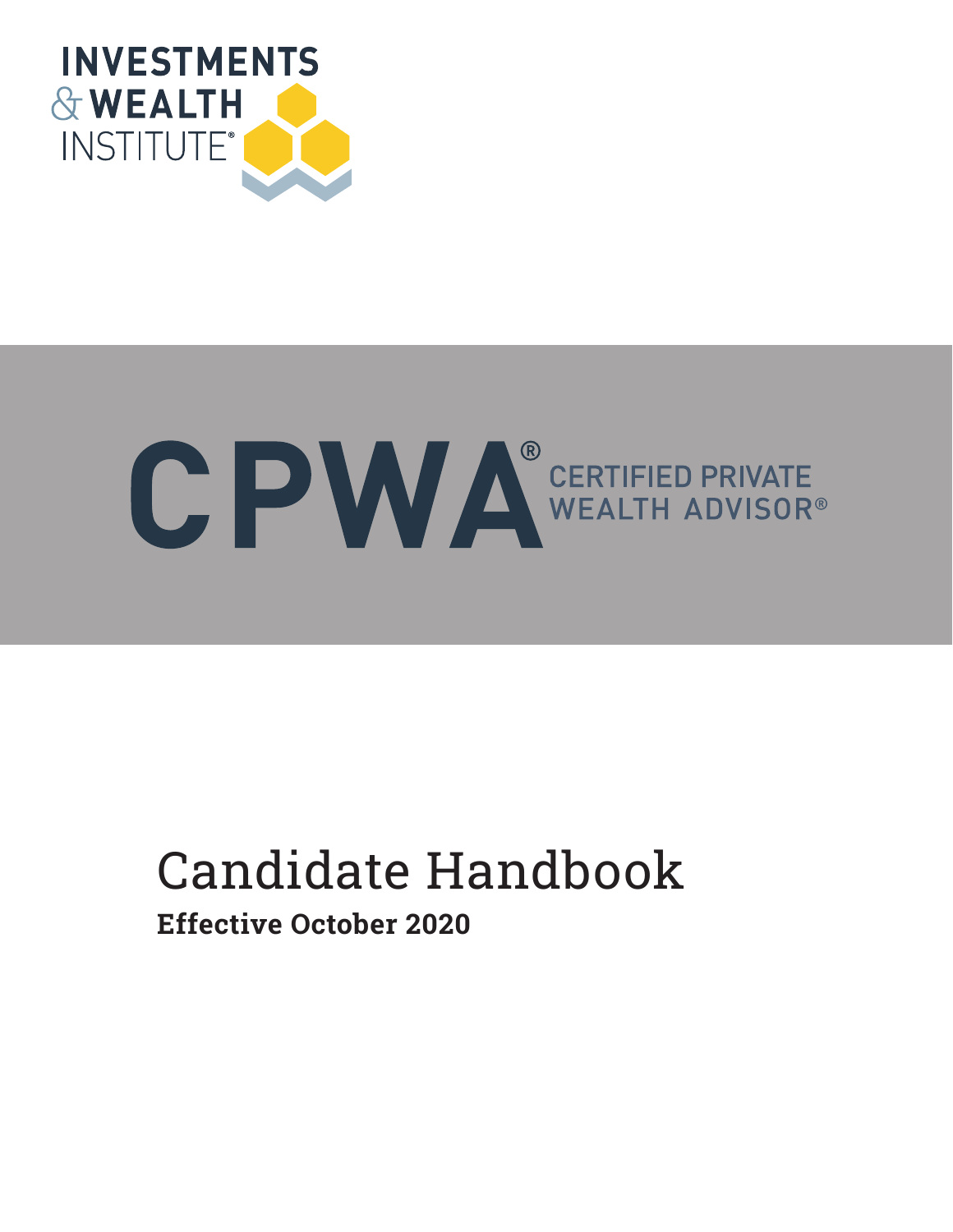# TABLE OF CONTENTS

| About Investments & Wealth Institute (Institute) 2      |  |
|---------------------------------------------------------|--|
|                                                         |  |
|                                                         |  |
|                                                         |  |
|                                                         |  |
|                                                         |  |
|                                                         |  |
| Rescheduling an Examination 3                           |  |
| Special Arrangements for Candidates with Disabilities 3 |  |
| Missed Appointment and Forfeitures  3                   |  |
| Inclement Weather, Power Failure or Emergency 3         |  |
|                                                         |  |
|                                                         |  |
|                                                         |  |
|                                                         |  |
|                                                         |  |
|                                                         |  |
| Personal Belongings and Test Center Rules  7            |  |
|                                                         |  |
|                                                         |  |
|                                                         |  |
|                                                         |  |
|                                                         |  |
|                                                         |  |

| Pass/Fail Score Determination 8                    |
|----------------------------------------------------|
| Scores Canceled by the Institute or PEARSON VUE  8 |
|                                                    |
| If You Do Not Pass the Examination 8               |
|                                                    |
|                                                    |
|                                                    |
| CPWA Certification Renewal Requirements 8          |
| Pearson Vue (In-Person at a testing center)        |
| Proctor U (Online Proctoring) Details & Process 11 |
| Request for Special Examination Accommodations 12  |
| Documentation of Disability-Related Needs. 13      |

All questions and requests for information about the CPWA examination program should be directed to:

### **Investments & Wealth Institute**

Certification Department 5619 DTC Parkway Suite 500 Greenwood Village, CO 80111 Email: certification@i-w.org Voice: +1 303-770-3377, option 2

INVESTMENTS & WEALTH INSTITUTE® is a service mark of Investment Management Consultants Association Inc. doing business as Investments & Wealth Institute. CIMA®, CERTIFIED INVESTMENT MANAGEMENT ANALYST®, CIMC®, CPWA®, and CERTIFIED PRIVATE WEALTH ADVISOR® are registered certification marks of Investment Management Consultants Association Inc. doing business as Investments & Wealth Institute. RMA® and RETIREMENT MANAGEMENT ADVISOR® are marks owned by Investment Management Consultants Association Inc. doing business as Investments & Wealth Institute. 01.200909.11.0674.ctrl ©2020 Investments & Wealth Institute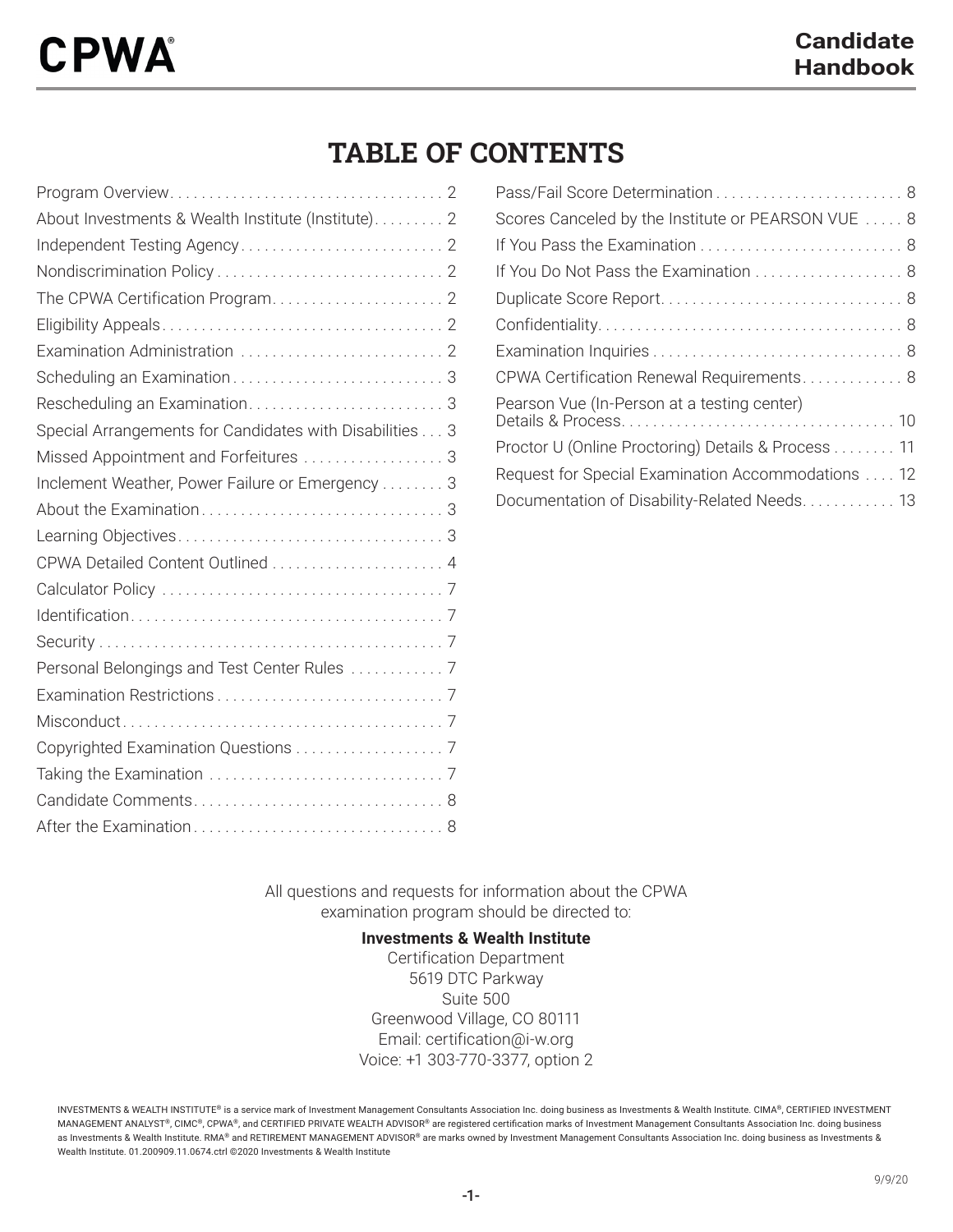# Program Overview

Certified Private Wealth Advisor® (CPWA®) certification is an advanced education and voluntary standard for advisors who serve high-net-worth clients. It's designed for seasoned professionals who seek the latest, most advanced knowledge and techniques to address the sophisticated needs of clients with a minimum net worth of \$5 million. Unlike credentials that focus specifically on investing or financial planning, the CPWA program takes a holistic and multidisciplinary approach.

### About Investments & Wealth Institute (Institute)

The Investments & Wealth Institute is a professional association, advanced education provider, and certification board for financial advisors, investment consultants, and wealth managers who continuously strive for excellence and hold themselves to the highest ethical standards.

# Independent Testing Agency

The Institute has contracted with HumRRO to assist in the development, administration, scoring, and analysis of the examinations for CPWA certification, and with Pearson VUE (in-person exam delivery) and Proctor U (online exam delivery).

# Nondiscrimination Policy

The Institute, HumRRO, PEARSON VUE and Proctor U do not discriminate among candidates on the basis of race, color, creed, gender, religion, national origin, disability, marital status, or any other characteristic protected by law.

# The CPWA Certification Program

Candidates must meet established eligibility requirements and complete all steps to earn the CPWA certification. Upon certification, certificants must satisfy ongoing renewal requirements.

Additional details about the steps to CPWA certification can be found on the Institute's website at: **www.investmentsandwealth.org/cpwa**.

- **Step 1:** Submit a certification program application, with fee, and pass a comprehensive background check performed by Institute staff. The application is reviewed to verify that the applicant meets the program requirements. The application is valid for two years from the date it is accepted by the Institute. Applicants will either be accepted into, or denied from, the program.
- **Step 2:** Complete the education requirement through a registered education program.

Depending on the registered education program selected, CPWA coursework can be completed through a combination of online and in-person executive education, or completely online.

Education providers notify the Institute of candidates who have successfully completed their education program.

**Step 3:** Pass the Certification Examination after successful completion the executive education component.

> A candidate may sit for this examination as often as necessary, but retesting fees apply, and there is a 30-day waiting period between tests.

**Step 4:** Document a minimum of five years of verified work experience in financial services, pay an initial certification fee and sign a license agreement to adhere to the Investments & Wealth Institute's *Code of Professional Responsibility* and the appropriate use of the certification marks.

# Eligibility Appeals

Applicants can appeal a denial into the CPWA certification program through the Admissions Appeals Process as follows: The Institute Legal Staff will notify the Applicant of the Appeal Process in its notice of application denial.

### Appeal Process

- If the application is not accepted due to a pending regulatory or legal matter, the applicant will be invited to reapply when the matter is resolved. There is no appeal to this decision.
- If the application is not accepted for any other reason, the applicant will be notified of the following appeal process: The applicant has 60 days from the date of non-acceptance to notify Institute staff of their desire to appeal the decision (Notice of Appeal);
- The applicant has 30 days after Notice of Appeal to provide an explanation as to why an appeal should be considered as well as any new and/or additional information that should be considered. Ruling on the appeal must occur within 60 days of receipt of the complete Appeal;
- The ruling on the Appeal is final;
- If the initial ruling is upheld, the applicant is eligible to reapply in two (2) years from the date of the initial ruling.

# Examination Administration

Examination is administered by appointment with the Institute's contracted exam vendors, Pearson VUE or Proctor U. Candidates will select their preferred exam vendor, Pearson VUE for in-person testing or Proctor U for an online exam. Candidates will be able to schedule their exam once the Institute sends eligibility information their selected exam vendor. For more detailed information about taking an exam through Pearson VUE or Proctor U, refer pages 9-11 of this handbook.

All candidates are scheduled on a first-come, first-served basis. The first-time Certification Examination fee is included in the CPWA certification program application fee. An additional fee is charged for each retest, and candidates must wait 30 days between test attempts.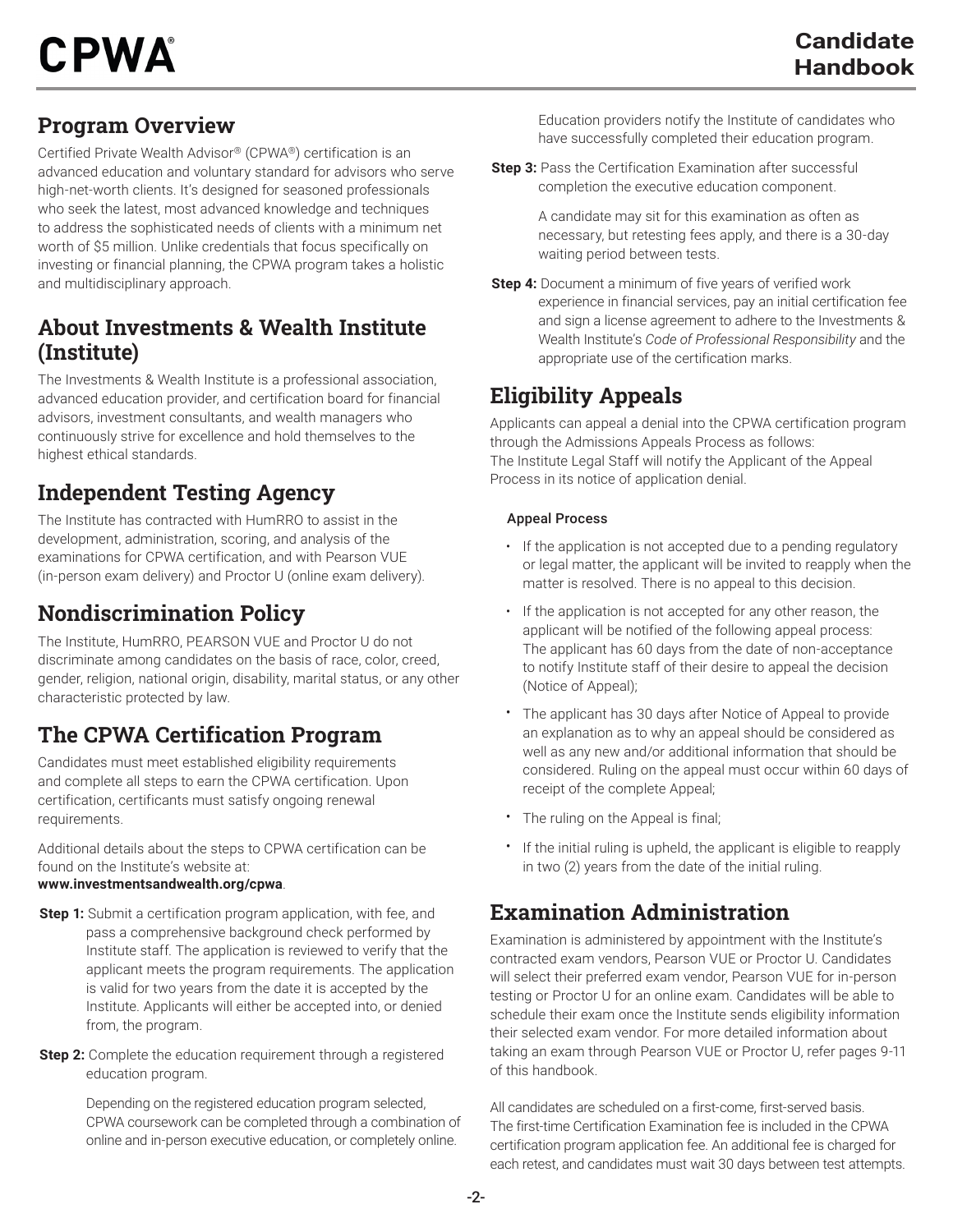# Scheduling an Examination

Candidates will receive an email from their selected exam vendor with instructions on how to schedule an exam appointment.

Candidates will receive a confirmation email within 24 hours of scheduling directly from their selected exam vendor.

# Rescheduling an Examination

Candidates who have completed the executive education program must sit for the Certification Exam within a 90-day scheduling window. If candidates are unable to sit for the exam in their specified window, a rescheduling fee of US\$225 (for Institute members) is required to open a new 90-day exam scheduling window.

Examination fees are nonrefundable. A candidate who is unable to test as scheduled may opt to reschedule within 24 hours of their scheduled appointment.

### Special Arrangements for Candidates with Disabilities

The Institute, PEARSON VUE and Proctor U comply with the Americans with Disabilities Act and strive to ensure that no individual with a disability is deprived of the opportunity to take the examination solely by reason of that disability. Reasonable accommodations will be provided by the Institute, Pearson VUE, and Proctor U for candidates with disabilities. Wheelchair access is available at all Pearson Professional Centers.

Candidates with visual, sensory, or physical disabilities that would prevent them from taking the examination under standard conditions may request special accommodations and arrangements. To request special accommodations, complete the Request for Special Examination Accommodations and Documentation of Disability forms included in this handbook and submit the completed forms to the Institute for approval. Once approved, candidates will receive notification of the Accommodation in their Authorization to Test notification.

# Missed Appointments and Forfeitures

All candidates will forfeit the examination registration and all related fees paid to take the examination under the following circumstances.

- The candidate wishes to reschedule an examination but fails to contact their selected exam vendor at least 24 hours prior to the scheduled testing appointment;
- The candidate reports more than 15 minutes late for an examination; or,
- The candidate fails to report for an examination appointment.
- Candidates must contact the Institute to pay a new examination fee prior to scheduling a testing date.

A written explanation of extenuating circumstances may be submitted for special consideration by the Institute. Please email such requests to the Institute at certification@i-w.org.

# Inclement Weather, Power Failure or Emergency

Visit your selected vendor's details page for more information regarding inclement weather, power failure or emergencies.

# About the Examination

The CPWA certification program includes a Certification Examination. The Certification Examination is a four-hour examination and has 125 multiple-choice questions plus 10 nonscored, pretest questions. Candidates can take an optional 15 minute break during the exam, but the timed exam will not stop.

Each examination item (question) is related to an area of work performed by a private wealth advisor. The tasks have been identified through a job analysis. All examination items are written in a four-option, multiple-choice format.

Several examination item types may be incorporated into the examinations. These include:

- One Best Response
- Direct Question
- Incomplete Statement
- Complex Multiple-Choice
- Situational Set

The examination items test the candidate's knowledge and skills at various levels, including recall, application, and analysis.

- Recall items test the recognition of and remembering specific facts, generalizations, theories, and principles.
- Application items test interpretation or application of data. They often include calculations or other problem-solving and require identification of the components and relationships among data.
- Analysis items test the evaluation of data and problem-solving. They typically require judgment about the best course of action.

# Learning Objectives

The topics included in the following Detailed Content Outline have been derived from a job analysis survey of knowledge and skills needed by CPWA professionals to fulfill work requirements. The topics are subject to testing in the CPWA certification program examinations and should be covered by the Registered Education Programs.

The numbers and percentages listed beside the topics below indicate the percentage of examination items devoted to the topic category.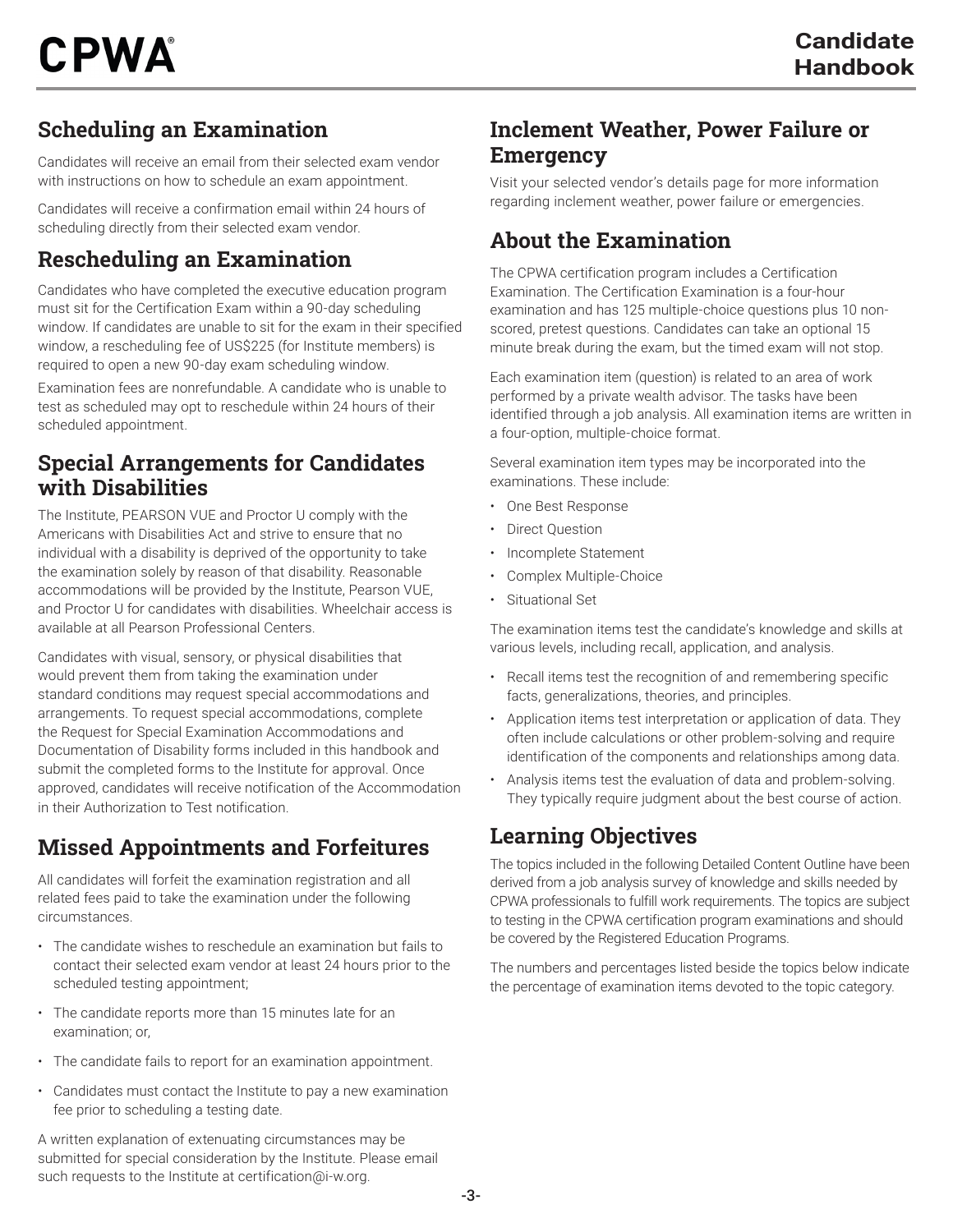### Certification Examination–Detailed Content Outline

|                   |                                              |                                                                                                                                                                                                                                                                                                                                                                                                                                                                                                                                                                                                                                                                                                                                                                                                                                                                                                                                                                                                                                                                                                                                                                                                       | % of Exam |
|-------------------|----------------------------------------------|-------------------------------------------------------------------------------------------------------------------------------------------------------------------------------------------------------------------------------------------------------------------------------------------------------------------------------------------------------------------------------------------------------------------------------------------------------------------------------------------------------------------------------------------------------------------------------------------------------------------------------------------------------------------------------------------------------------------------------------------------------------------------------------------------------------------------------------------------------------------------------------------------------------------------------------------------------------------------------------------------------------------------------------------------------------------------------------------------------------------------------------------------------------------------------------------------------|-----------|
| I. Human Dynamics |                                              |                                                                                                                                                                                                                                                                                                                                                                                                                                                                                                                                                                                                                                                                                                                                                                                                                                                                                                                                                                                                                                                                                                                                                                                                       |           |
|                   | A. Ethics                                    |                                                                                                                                                                                                                                                                                                                                                                                                                                                                                                                                                                                                                                                                                                                                                                                                                                                                                                                                                                                                                                                                                                                                                                                                       | 4%        |
|                   | 1.<br>2.<br>3.<br>4.                         | What constitutes full compliance with statutory and regulatory requirements<br>The rules pertaining to and consequences of violations of the Investments & Wealth Institute's Code of Professional Responsibility<br>The rules and expectations for proper use of the marks of the CPWA certification/designation<br>The Investments & Wealth Institute's Code of Professional Responsibility<br><b>Behavioral Finance</b>                                                                                                                                                                                                                                                                                                                                                                                                                                                                                                                                                                                                                                                                                                                                                                            | 4%        |
| B.                |                                              |                                                                                                                                                                                                                                                                                                                                                                                                                                                                                                                                                                                                                                                                                                                                                                                                                                                                                                                                                                                                                                                                                                                                                                                                       |           |
|                   | 1.<br>2.<br>3.                               | Behavioral finance and neurological research and the relevance to financial decision making<br>Various behavioral biases and how they may impact client decision making<br>Investor personality types and how they may impact client decision making                                                                                                                                                                                                                                                                                                                                                                                                                                                                                                                                                                                                                                                                                                                                                                                                                                                                                                                                                  |           |
|                   |                                              | C. Family Dynamics                                                                                                                                                                                                                                                                                                                                                                                                                                                                                                                                                                                                                                                                                                                                                                                                                                                                                                                                                                                                                                                                                                                                                                                    | 5%        |
|                   | 1.<br>2.<br>3.                               | Key family roles and positions as they apply to related family organizations, trusts, and structures (e.g. closely-held<br>business, family foundation, LLCs, charitable organizations, etc.)<br>When and how to incorporate the appropriate family office infrastructure tailored to the family's wealth level and objectives<br>Questions to ask and documents needed to develop a family profile                                                                                                                                                                                                                                                                                                                                                                                                                                                                                                                                                                                                                                                                                                                                                                                                   |           |
|                   |                                              | II. Wealth Management-Technical Design                                                                                                                                                                                                                                                                                                                                                                                                                                                                                                                                                                                                                                                                                                                                                                                                                                                                                                                                                                                                                                                                                                                                                                | 34%       |
|                   | 1.                                           | A. Tax Planning<br>Tax rate structures and income tax calculations for individuals                                                                                                                                                                                                                                                                                                                                                                                                                                                                                                                                                                                                                                                                                                                                                                                                                                                                                                                                                                                                                                                                                                                    | 13%       |
|                   | 2.<br>3.<br>4.<br>5.<br>6.<br>7.<br>8.<br>9. | Estimated tax requirements and safe harbors for individuals<br>Tax implications for trust entities<br>Tax issues common for high net worth clients<br>Tax implications of various intra-family income-shifting strategies<br>Alternative minimum tax (AMT) and how it is determined<br>Planning implications associated with alternative minimum tax (AMT)<br>Income tax deductions and limitations specific to charitable giving<br>Mortgage interest deductions and limitations<br>10. Investment interest expense classifications and limitations<br>11. Interest deductibility limits for passive business activities<br>12. Qualified dividend income rules and limitations<br>13. Wash sale rules<br>14. Components of capital gain taxation<br>15. Taxation of incentive stock options<br>16. Regular and alternative minimum tax (AMT) differences in incentive stock options<br>17. Taxation of non-qualified stock options<br>18. Pass-through entities and their impact on tax liability<br>19. At-risk and other passive loss limitations and carry-forwards<br>20. Treatment of passive losses and disposition of passive activities<br>21. Like-kind exchange taxation and requirements |           |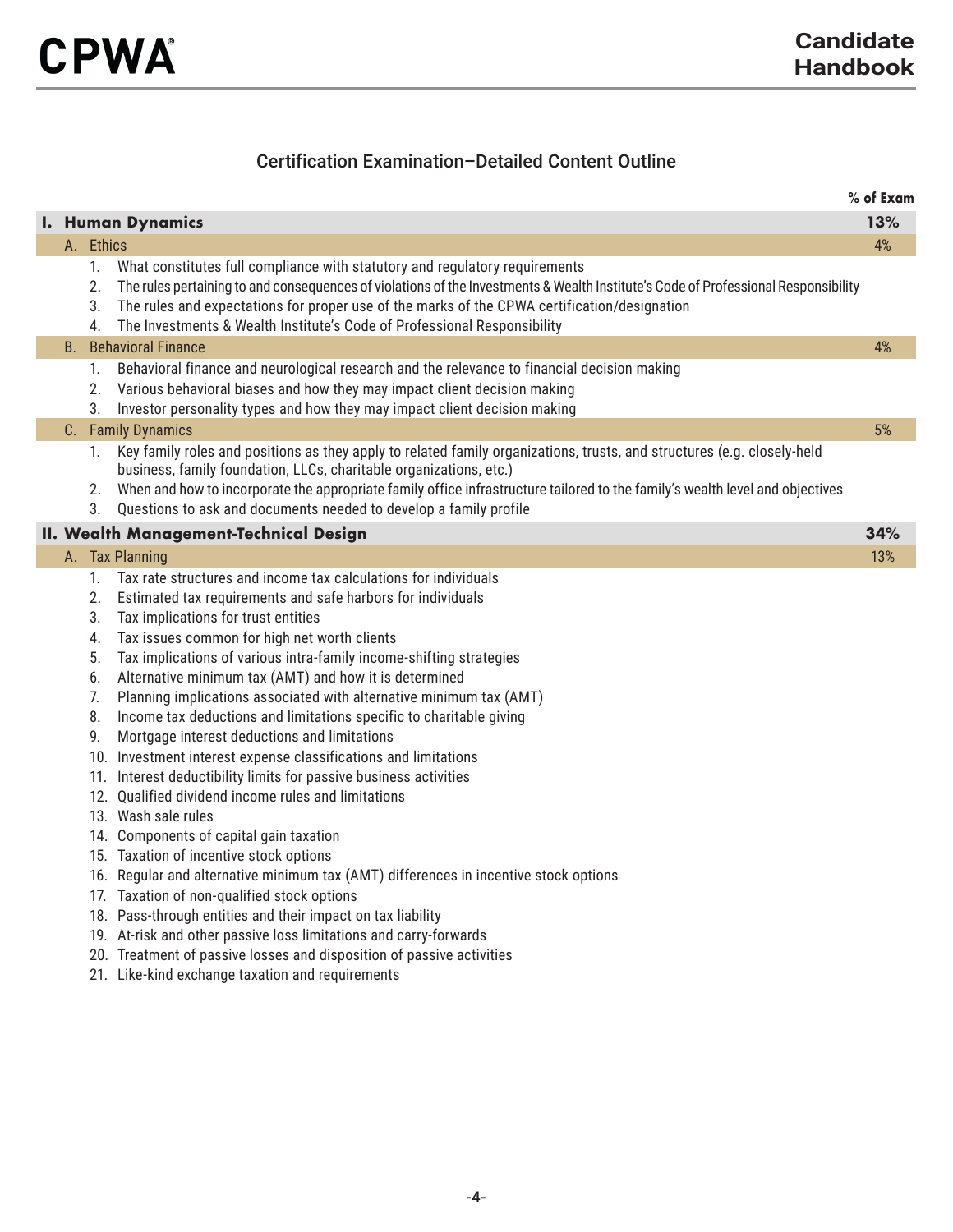

### **Candidate Handbook**

|           |                                                                                                                                                                                                                                                                                                                                                                                                                                                                                                                                                                                                                                                                                                                                                                                                                                                | % of Exam |
|-----------|------------------------------------------------------------------------------------------------------------------------------------------------------------------------------------------------------------------------------------------------------------------------------------------------------------------------------------------------------------------------------------------------------------------------------------------------------------------------------------------------------------------------------------------------------------------------------------------------------------------------------------------------------------------------------------------------------------------------------------------------------------------------------------------------------------------------------------------------|-----------|
|           | <b>B.</b> Portfolio Management                                                                                                                                                                                                                                                                                                                                                                                                                                                                                                                                                                                                                                                                                                                                                                                                                 | 11%       |
|           | Tax-aware investment strategies<br>1.<br>Impact of investment taxation on long-term wealth accumulation<br>2.<br>Tax-loss harvesting strategies<br>3.<br>Process of calculating after-tax return assumptions for portfolio modeling purposes<br>4.<br>Portfolio benefits and risks of incorporating alternative investments<br>5.<br>Alternative investment strategies, vehicles, and implementation<br>6.<br>Problems, issues, and alternative investments<br>7.<br>Distinguishing characteristics of socially responsible investing (e.g., shareholder advocacy, green investing)<br>8.<br>Portfolio risk management strategies<br>9.<br>10. Options hedging strategies and their impact on the portfolio<br>11. Non-option hedging strategies and their impact on the portfolio<br>12. Liability-driven investing for individual portfolios |           |
| C.        | <b>Risk Management and Asset Protection</b>                                                                                                                                                                                                                                                                                                                                                                                                                                                                                                                                                                                                                                                                                                                                                                                                    | 10%       |
|           | Insurance coverage types and differences for the unique activities and assets of high net worth clients<br>1.<br>Self-insuring as a strategy<br>2.<br>Broad-based asset protection strategies<br>3.<br>Asset protection advantages and disadvantages of various legal entities<br>4.<br>Offshore entities<br>5.<br>Self-settled trusts<br>6.<br>Predator and creditor protection strategies (e.g., trust, entities, and 529 plans)<br>7.<br>Concept of fraudulent conveyance<br>8.<br>Legalities of asset protection strategies and entities<br>9.<br>10. Income and asset protection strategies in marriage, death, and divorce<br>11. Transfer and protection of digital asset management                                                                                                                                                    |           |
|           | <b>III. Legacy Issues</b>                                                                                                                                                                                                                                                                                                                                                                                                                                                                                                                                                                                                                                                                                                                                                                                                                      | 23%       |
|           | A. Charitable Giving and Endowments                                                                                                                                                                                                                                                                                                                                                                                                                                                                                                                                                                                                                                                                                                                                                                                                            | 8%        |
|           | Differences in public and private charities<br>1.<br>Rules for and taxation of donor-advised funds<br>2.<br>Rules for and taxation of contributions to and distributions from charitable lead trusts<br>3.<br>Rules for and taxation of contributions to and distributions from charitable remainder trusts<br>4.<br>Rules, requirements, and taxation of public and private charities and private foundations<br>5.<br>Unrelated business taxable income (UBTI) as it pertains to the taxation of the operation or investments of a private foundation<br>6.<br>Tax implication of charitable donations of various asset classes                                                                                                                                                                                                              |           |
| <b>B.</b> | <b>Estate Issues and Wealth Transfer</b>                                                                                                                                                                                                                                                                                                                                                                                                                                                                                                                                                                                                                                                                                                                                                                                                       | 15%       |
|           | Incapacity planning strategies<br>1.<br>Concept of powers of appointment<br>2.<br>Various aspects of postmortem planning<br>3.<br>Estate planning issues for non-traditional relationships<br>4.<br>Proper titling and beneficiary designation strategies<br>5.<br>Probate estates and intestacy issues<br>6.<br>Gift, estate, and generation skip tax (GST) rates and calculations<br>7.<br>Deferring or shifting estate tax liability<br>8.<br>Income in respect of a decedent (IRD)<br>9.<br>10. Valuation discounts<br>11. Use of trusts for estate planning<br>12. Fiduciary and trustee issues for estate planning and administration<br>13. Advantages and disadvantages of various trusts for estate planning<br>14. Life insurance issues in the estate plan<br>15. Estate planning strategies surrounding large illiquid assets      |           |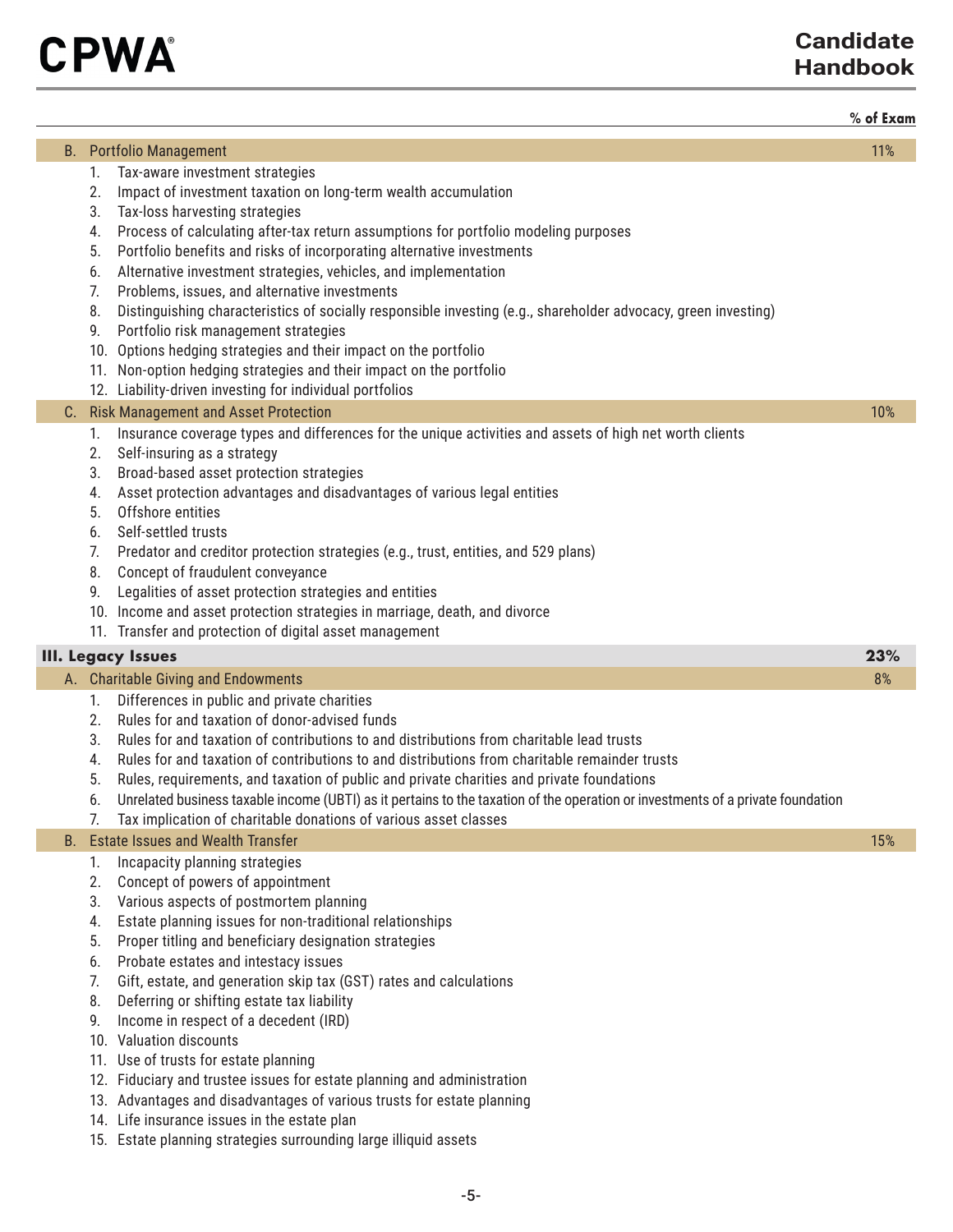|           |     |                                                                                                                                                                                                          | % of Exam |
|-----------|-----|----------------------------------------------------------------------------------------------------------------------------------------------------------------------------------------------------------|-----------|
|           |     | <b>IV. Specialty Client Services</b>                                                                                                                                                                     | 30%       |
|           |     | A. Planning for Executives                                                                                                                                                                               | 10%       |
|           | 1.  | Planning implications of stock option award programs                                                                                                                                                     |           |
|           | 2.  | Tax planning implications of exercises of both incentive and non-qualified stock options (e.g. basis, holding periods,<br>and alternative minimum tax (AMT))                                             |           |
|           | 3.  | Advantages and disadvantages of Section 83(b) elections in option strategies                                                                                                                             |           |
|           | 4.  | Different types of executive deferred compensation plans                                                                                                                                                 |           |
|           | 5.  | Equity compensation plans (restricted stock, phantom stock, and performance share plans), how to evaluate them in<br>different scenarios, and the tax implications of each                               |           |
|           | 6.  | Regulatory rules and restrictions governing a corporate executive's publicly held stock (e.g., short-swing profits,<br>insider information, exercise window, and policies unique to the issuing company) |           |
|           | 7.  | Regulatory rules and restrictions governing a corporate executive's publicly held stock (e.g. short-swing profits, insider<br>information, exercise windows, and policies unique to the issuing company) |           |
|           | 8.  | Value, risks, and tax implications of utilizing cashless collars in concentrated stock situations                                                                                                        |           |
|           | 9.  | Value, risks, and tax implications of utilizing prepaid variable forwards in concentrated stock situations                                                                                               |           |
|           |     | 10. Value, risks, and tax implications of utilizing portfolio margin strategies in concentrated stock situations                                                                                         |           |
|           |     | 11. Value, risks, and tax implications of utilizing exchange funds in concentrated stock situations                                                                                                      |           |
|           |     | 12. Value, risks, and tax implications of utilizing charitable remainder trusts in concentrated stock situations                                                                                         |           |
|           |     | 13. Value, risks, and tax implications of utilizing Section 10b-5(1) plans in concentrated stock situations                                                                                              |           |
| <b>B.</b> |     | <b>Planning for Closely Held Business Owners</b>                                                                                                                                                         | 10%       |
|           | 1.  | Financial issues associated with closely held businesses at various stages of the business lifecycle                                                                                                     |           |
|           | 2.  | Closely-held business succession and exit strategies                                                                                                                                                     |           |
|           | 3.  | Potential family conflict issues arising from closely-held business succession planning                                                                                                                  |           |
|           | 4.  | Different types of business entity structures (e.g., C corp, S corp, LLC, partnership)                                                                                                                   |           |
|           | 5.  | General taxation of different business entity structures resulting from ongoing operations                                                                                                               |           |
|           | 6.  | Types of buy-sell agreements (e.g., cross-purchase or entity redemption)                                                                                                                                 |           |
|           | 7.  | Funding strategies for buy-sell agreements (e.g., death, disability)                                                                                                                                     |           |
|           | 8.  | Strengths and weaknesses of different valuation methods based on the nature of the underlying business                                                                                                   |           |
|           | 9.  | When discounts or premiums may apply to a business valuation                                                                                                                                             |           |
|           | 10. | Difference in valuation and sale structure based on the intended buyer (e.g., third parties, employees, family members)                                                                                  |           |
|           |     | 11. Benefits and risks of business exit structures (e.g., private and public sales, recapitalization, employee stock                                                                                     |           |
|           |     | ownership plan (ESOP), self-cancelling installment note, seller financing, and third-party, private annuity)                                                                                             |           |
|           |     | 12. Financial implications and tax treatment of business sales (e.g., private and public sales, recapitalization, employee                                                                               |           |
|           |     | stock ownership plan (ESOP), self-cancelling installment note, seller financing and third-party, private annuity)<br>C. Retirement Management                                                            | 10%       |
|           | 1.  | Qualified plan rules and structure (e.g., 401(k) profit sharing, defined benefit plan, cash balance pension plan, hybrid plans)                                                                          |           |
|           | 2.  | Asset accumulation planning strategies                                                                                                                                                                   |           |
|           | 3.  | Impact of return sequencing on sustainability of retirement distributions                                                                                                                                |           |
|           | 4.  | Analytical forecasting techniques use in projecting retirement outcomes                                                                                                                                  |           |
|           | 5.  | Tax treatments of distributions from various types of retirement plans                                                                                                                                   |           |
|           | 6.  | Sustainable withdrawal rate methodologies using various conditions and scenarios                                                                                                                         |           |
|           | 7.  | Net unrealized appreciation (NUA) rules and applications                                                                                                                                                 |           |
|           | 8.  | Asset location issues (e.g., asset placement among various tax=deferred and after-tax accounts)                                                                                                          |           |
|           | 9.  | Roth conversion rules                                                                                                                                                                                    |           |
|           |     | 10. Stretch IRA planning (e.g., trusts, required minimum distributions (RMD), and beneficiary designations)                                                                                              |           |
|           |     | 11. Post-death distribution requirements relative to beneficiary type                                                                                                                                    |           |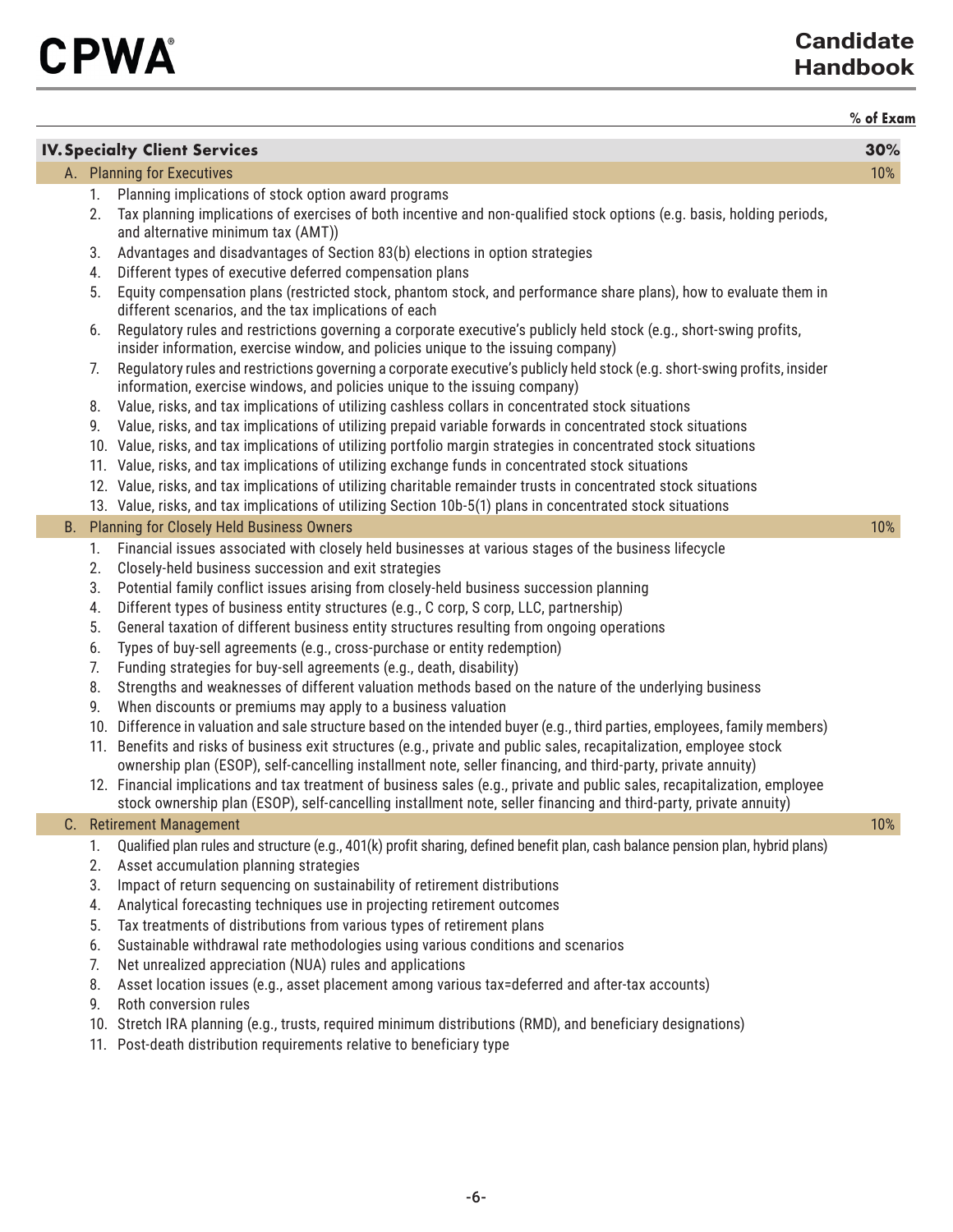# Calculator Policy

The Institute will allow use of the following calculators on the CPWA Certification Examinations: HP 10b, HP 10bII, HP 10bII Plus, HP 12C, HP 12C Platinum, HP 17B, HP 17BII and HP 17BII Plus, as well as the Texas Instrument BA II Plus, BA II Plus Professional and BA II Plus Business Analyst. Newer and older versions of these calculators will be allowed for use.

Candidates are required to clear their financial calculator's memory prior to an exam. Any notes, including manually programmed formulas, will not be allowed in the testing area. If the calculator has notes/ formulas printed on the calculator, or includes any other information, it must be removed or covered by solid color tape. Calculators are subject to inspection by test administrator staff.

The Institute does not endorse or recommend any specific model for use on the CPWA Certification Examinations.

# **Identification**

Candidates will be required to present two valid, unexpired forms of identification prior to testing. One government issued ID with permanently affixed photo and signature, and a second form with signature. Both IDs should match the name exactly as it appears within the Institute's system. If the name does not match, candidates may be turned away. Please contact the Institute with name updates prior to testing.

Examples of valid primary forms of identification are: driver's license photograph; state/government identification card with photograph; passport; military identification card with photograph.

The secondary form of identification must display the candidate's name and signature for signature verification (e.g., credit card with signature, government issued or social security card with signature).

If a candidate's name on the registration is different than it appears on an identification document, the candidate must bring proof of name change (e.g., marriage license, divorce decree or court order).

Candidates must have proper identification to gain admission to the Test Center. Failure to provide appropriate identification at the time of the examination is considered a missed appointment. There will be no refund of examination fees.

# **Security**

The exam administration and security standards are designed to ensure all candidates are provided the same opportunity to demonstrate their abilities. Candidates will be continuously monitored by video surveillance for security purposes.

# Personal Belongings and Test Center Rules

Examinations are proprietary and as such;

• No personal items, including but not limited to, mobile phones, hand-held computers/personal digital assistants (PDAs) or other electronic devices, pagers, watches, wallets, purses, firearms or other weapons, hats (and other nonreligious head coverings), bags, coats, jackets, eyeglass cases, books, and/ or notes, pens or pencils are allowed in the testing area.

- All electronic devices must be turned off before beginning the exam.
- Review your selected exam vendor's details page for more information related to the exam vendor's rules.

# Examination Restrictions

Visit your selected exam vendor's selected details page for specific information related to restrictions for exam taken in test centers or online.

# **Misconduct**

If a candidate engages in any of the following conduct during the examination the candidate may be dismissed, scores will not be reported and examination fees will not be refunded. Examples of misconduct are when candidates:

- Create a disturbance, are abusive, or otherwise uncooperative;
- Display and/or use electronic communications equipment such as pagers, cellular/smart phones, watches.
- Talk or participate in conversation with other examination candidates;
- Give or receive help or are suspected of doing so;
- Leave the testing area during the administration;
- Attempt to record examination questions or make notes;
- Attempt to take the examination for someone else;
- Are observed with personal belongings, or
- Are observed with notes, books or other non-approved aids/ materials.

# Copyrighted Examination Questions

All examination questions are the copyrighted property of the Institute. It is forbidden under federal copyright law to copy, reproduce, record, distribute, or display these examination questions by any means, in whole or in part. Doing so may subject candidates to severe civil and criminal penalties.

# Taking the Examination

Examinations will be given by computer at a PEARSON VUE Test Center or online with a candidate's computer with Proctor U. Candidates do not need computer experience or typing skills to take the examinations. On the day of the examination appointment, candidates are asked to report for their exam 15 minutes prior to the scheduled testing time. A candidate who arrives more than 15 minutes after the scheduled appointment time may be turned away and not admitted to the exam, thereby forfeiting their exam fee.

Once a candidate has been checked in for their examination, they will begin with a non-disclosure statement, Tutorial (Pearson VUE only), and a survey. Following the survey the candidate will begin the timed exam.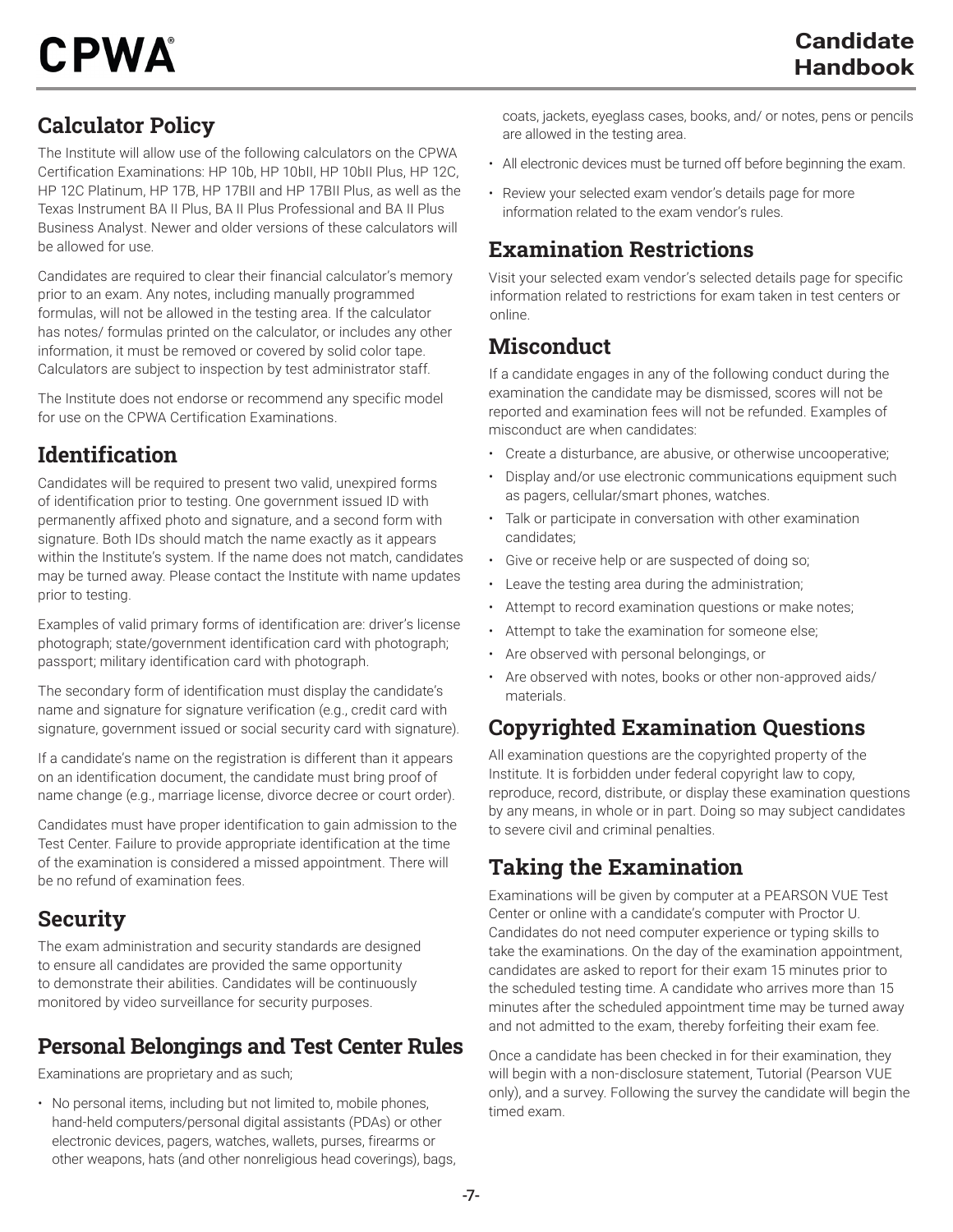### Candidate Comments

During the examination, comments may be provided for any question. Note: candidates will not be given additional time to make comments.

# After the Examination

After completing the Certification Examination, a Pass/Fail result will be displayed on the computer screen. Scores are not reported over the telephone, by electronic mail, or by facsimile. Certification Examination score reports are provided immediately after candidates complete their examination.

Candidate score reports will indicate a "pass" or "fail." A candidate's pass/fail status is determined by the raw score. Candidates must achieve a passing score on the Certification Examination to complete the certification process.

Note that due to Exam Development and implementation activities, there may be infrequent periods of time during which score reports will not be available immediately after taking an exam, but will be available after the Institute completes the exam implementation and analysis activities.

# Pass/Fail Score Determination

The methodology used to set the minimum passing scores for the Certification Examination is the Modified Angoff method, applied during the performance of a Passing Point Study by a panel of experts in the field. The experts evaluated each question on the examination to determine how many correct answers are necessary to demonstrate the knowledge and skills required to pass this examination portion. A candidate's ability to pass the examination depends on the knowledge and skill demonstrated, not on the performance of other candidates.

Passing scores may vary slightly for each version of the examination. To ensure fairness to all candidates, a process of statistical equating is used. This involves selecting an appropriate mix of individual questions for each version of the examination that meet the content distribution requirements of the examination content blueprint.

Because each question has been pretested, a difficulty level can be assigned. The process then considers the difficulty level of each question selected for each version of the examination, attempting to match the difficulty level of each version as closely as possible. To assure fairness, slight variations in difficulty level are addressed by adjusting the passing score up or down, depending on the overall difficulty level statistics for the group of scored questions that appear on a particular version of the examination.

### Scores Canceled by the Institute, PEARSON VUE, or Proctor U

The Institute, Pearson VUE, and Proctor U are responsible for the validity and integrity of the scores they report. On occasion, occurrences, such as computer malfunction or misconduct by a candidate, may cause a score to be suspect. The Institute, Pearson VUE, and Proctor U reserve the right to void or withhold examination results if, upon investigation, violation of its regulations is discovered.

# If You Pass the Examination

The testing agency will notify the Institute of all candidates who pass the Certification Examination. The Institute will then send those candidates a communication outlining the final steps for certification.

# If You Do Not Pass the Examination

Candidates who do not pass the examination will be provided a list of topics that merit additional study. The Institute will email candidates steps to apply for and pay the fee to retake an exam. Candidates who do not pass the Certification Examination must wait 30 days to retest.

# Duplicate Score Report

Candidates may access a duplicate exam score report through their online accounts through their selected exam vendor.

# **Confidentiality**

Information about candidates for testing and their examination results are considered confidential. Studies and reports concerning candidates will contain no information identifiable with any candidate, unless authorized by the candidate.

# Examination Inquiries

Examination materials are not available for review because of security issues. Institute staff members will not discuss specific examination items and there are no appeal procedures to challenge individual examination items, answers, or a failing score.

### CPWA Certification Renewal Requirements

The CPWA® and Certified Private Wealth Advisor® marks must be renewed every two years. The requirements to renew the CPWA certification are as follows:

Each CPWA certificant must:

- 1. Complete and report a minimum of 40 hours of continuing education (CE), including two ethics hours and one Tax & Regulations hour.
- 2. Complete compliance requirements.
- 3. Pay a certification renewal fee.

All CPWA professionals are required to complete the renewal requirements outlined above on or before the certification period expiration date. Failure to meet the renewal requirements will result in loss of the right to use the CPWA marks.

The standard certification period is two years (24 continuous months) and expires on the last day of the renewal month.

Certification renewal requirements may change at the discretion of the Institute. CPWA certificants will be notified in advance of changes.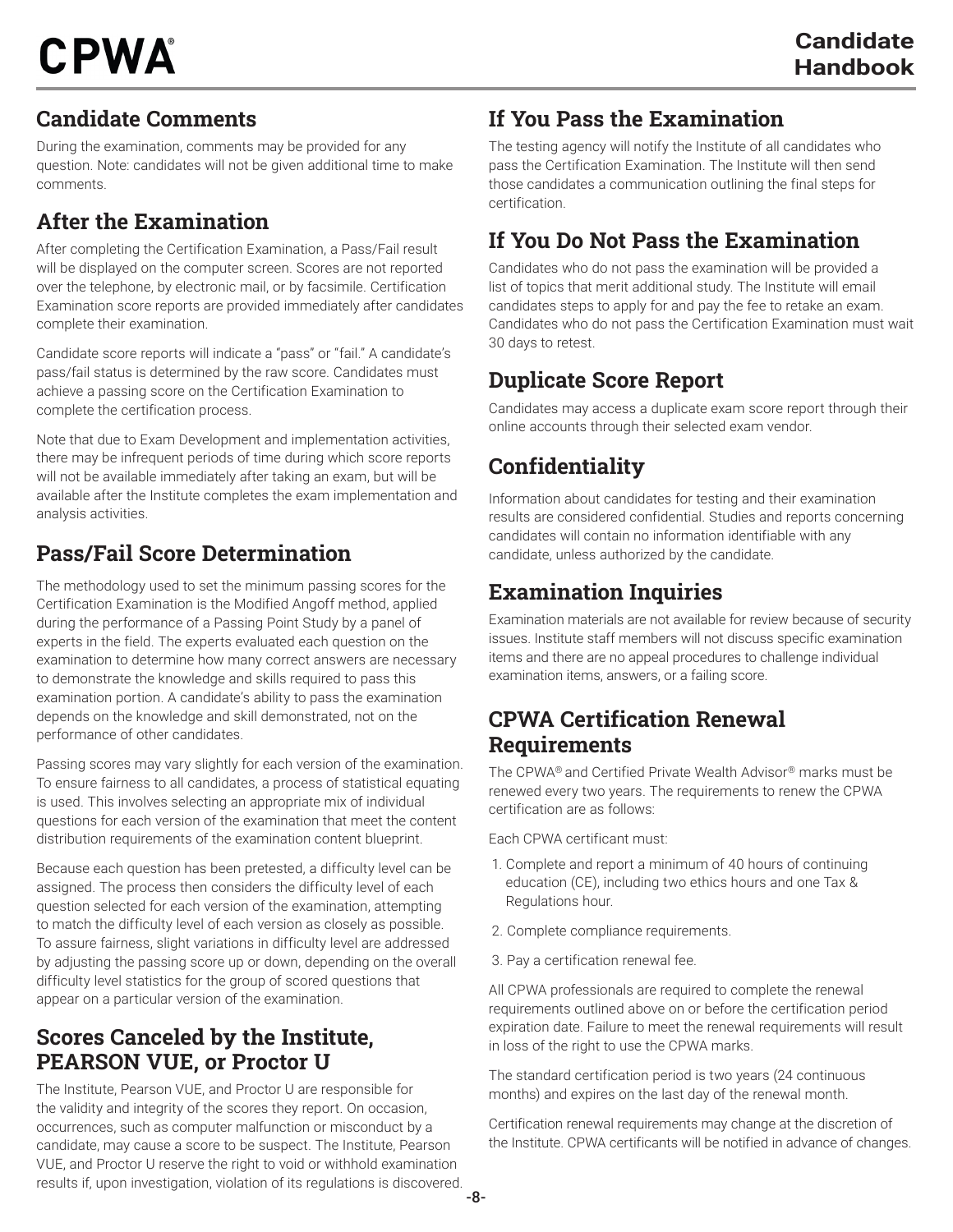# Pearson Vue (in-person at a testing center) Details & Process

### Overview:

Pearson Vue is one of the two Institute selected testing partners. Pearson Vue testing is in-person at a testing center only.

Once the candidate has selected to complete the exam with Pearson Vue, they will schedule their exam at a Pearson Vue testing center at the date, time, and location of their choosing.

Pearson VUE Test Centers are available worldwide and have been selected to provide accessibility to the most candidates in major metropolitan areas. For information regarding available Test Centers, go to www.pearsonvue.com/iwi and click the Find a Test Center link.

Specific address information will be provided in the confirmation notice sent to candidates once scheduling is complete.

Prior to arriving at the test center for a scheduled exam appointment, candidates can watch a short video outlining what to expect at a PEARSON VUE test center at www.pearsonvue.com/iwi.

# Scheduling Your Exam:

Pearson VUE will send candidates an Authorization to Test notification via email with instructions on how to schedule their exam. Candidates may visit www.pearsonvue.com/iwi and click on Sign-In and follow the prompts on the website to schedule the examination appointment. First time test takers must create a Pearson VUE web account to schedule.

Candidates may also call Pearson VUE at 866-286-8812 to schedule an examination appointment. This toll-free number is answered from 7 a.m. to 7 p.m. (Central Time) Monday through Friday.

When scheduling an examination, candidates should be prepared to confirm a location and preferred date and time for testing. Candidates will be emailed a confirmation letter within 24 hours of scheduling. If a candidate has not received their confirmation email within 24 hours, they should call the Pearson VUE call center to inquire at 866-286-8812.

# Cancellation/Reschedule Policy:

Candidates may reschedule or cancel their exam appointment online at www.pearsonvue.com/iwi or via the Pearson VUE call center at 866-286-8812 a minimum of 24 hours prior to a scheduled examination. If candidates do not cancel within 24 hours of their scheduled appointment, the examination fee is forfeit, and payment of an exam fee is required to re-establish eligibility.

### Inclement Weather, Power Failure or Emergency

In the event of inclement weather or unforeseen emergencies on the day of an examination, Pearson VUE will determine whether circumstances warrant the cancellation, and subsequent rescheduling, of an examination. The examination will usually not be rescheduled if the Test Center personnel are able to open the Test Center.

In the event of a site closure Pearson VUE will make every attempt to contact candidates via email or phone prior to the examination to advise them of the closure, and to reschedule another date/ time to test. Every attempt is made to administer the examination as scheduled; however, should an examination be cancelled all scheduled candidates will receive notification regarding rescheduling or reapplication procedures.

If power to a Test Center is temporarily interrupted during an administration, the examination will be restarted. The responses provided up to the point of interruption will remain intact and the exam should continue where the candidate left off.

# Personal Belongings and Test Center Rules

Examination is proprietary and as such;

- No personal items, including but not limited to, mobile phones, hand-held computers/personal digital assistants (PDAs) or other electronic devices, pagers, watches, wallets, purses, firearms or other weapons, hats (and other nonreligious head coverings), bags, coats, jackets, eyeglass cases, books, and/ or notes, pens or pencils are allowed in the testing room. Candidates must store all personal items in a secure area (a locker) as indicated by the Test Administrator (TA) or return them to their vehicle. If a candidate refuses to store their personal items, they will not be allowed to test, and their exam fee will be forfeit.
- All electronic devices must be turned off before storing them in a locker. Candidates will be asked to empty their pockets for the purpose of allowing the TA to verify that nothing is in them. If a candidate has hair that covers their ears, they may be asked to show them for the purpose of allowing the TA to verify that no Bluetooth devices are present. The TA may also ask a candidate to roll up their sleeves to verify that there is no writings on their arms. Before candidates enter the testing room, they will be asked to pat themselves down (for example: arms, legs, waistline) to show there is nothing hidden on their body.
- The test center is not responsible for lost, stolen, or misplaced personal items.
- Studying IS NOT allowed in the test center. Visitors, children, spouses, family, or friends ARE NOT allowed in the test center.

### Examination Restrictions

• An Erasable noteboard booklet and pen will be provided upon check in prior to entering the testing room.

Candidates may not remove any of these materials from the testing room or begin writing on the noteboard until the test has been started. No documents or notes of any kind may be removed from the Test Center.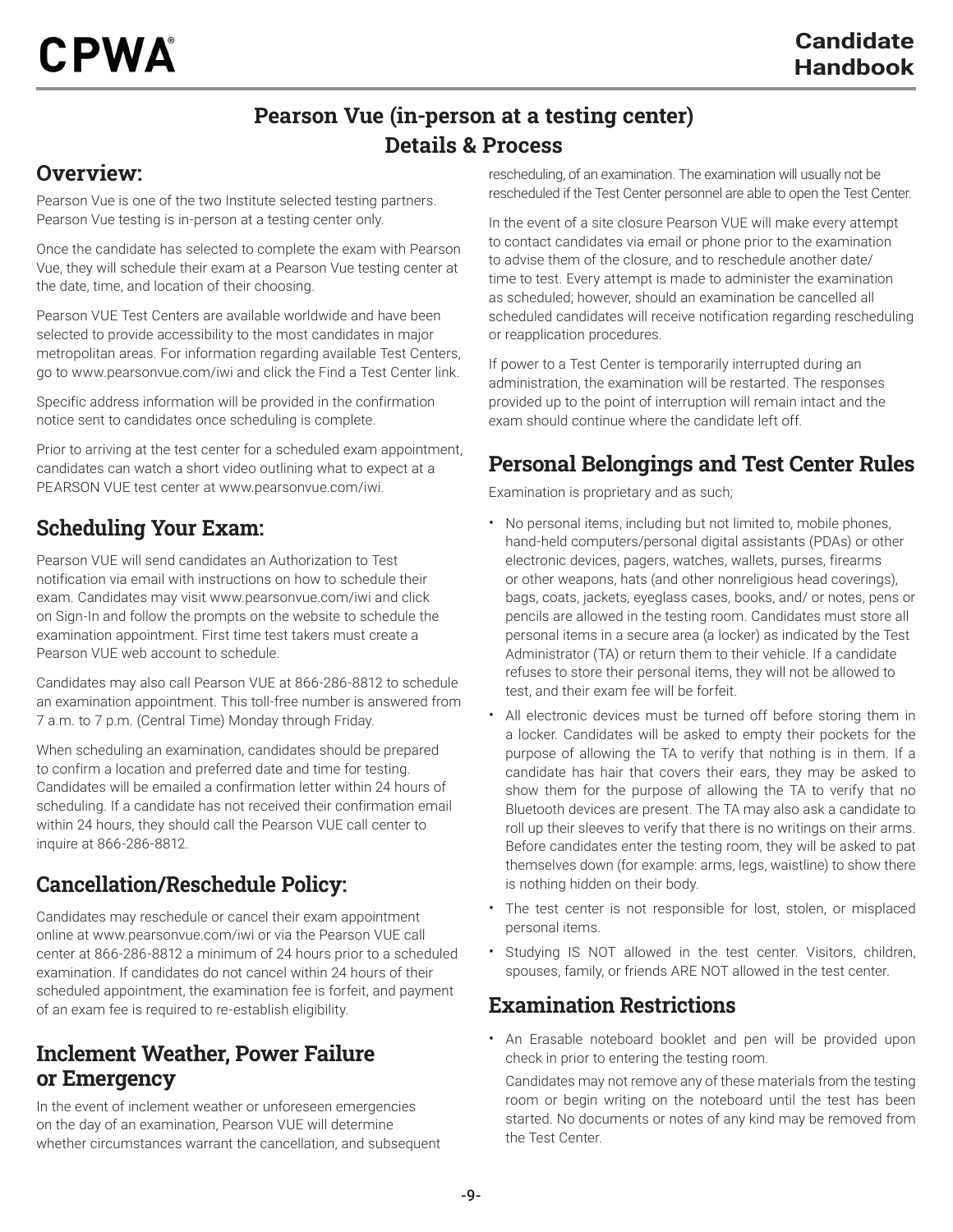- The TA will log candidates into an assigned workstation
- Candidates will verify that they are taking the intended test they registered to take. Unless otherwise instructed, candidates must remain in their assigned seat until escorted out of the testing room by a TA.
- Once candidates have entered the testing room, they may not communicate with other candidates. Any disruptive, threatening, or fraudulent behavior in the testing room may be grounds for terminating the test, invaliding test results, or result in disqualification from taking the exam at a future date.
- Eating, drinking, chewing gum, smoking, and/or making noise that creates a disturbance for other candidates is prohibited during the test.

All questions and requests for information about examination scheduling should be directed to:

### PEARSON VUE

Candidate Services

5715 W Old Shakopee Rd

Bloomington, MN 55437

Voice: 866-286-8812

Website: https://home.pearsonvue.com/iwi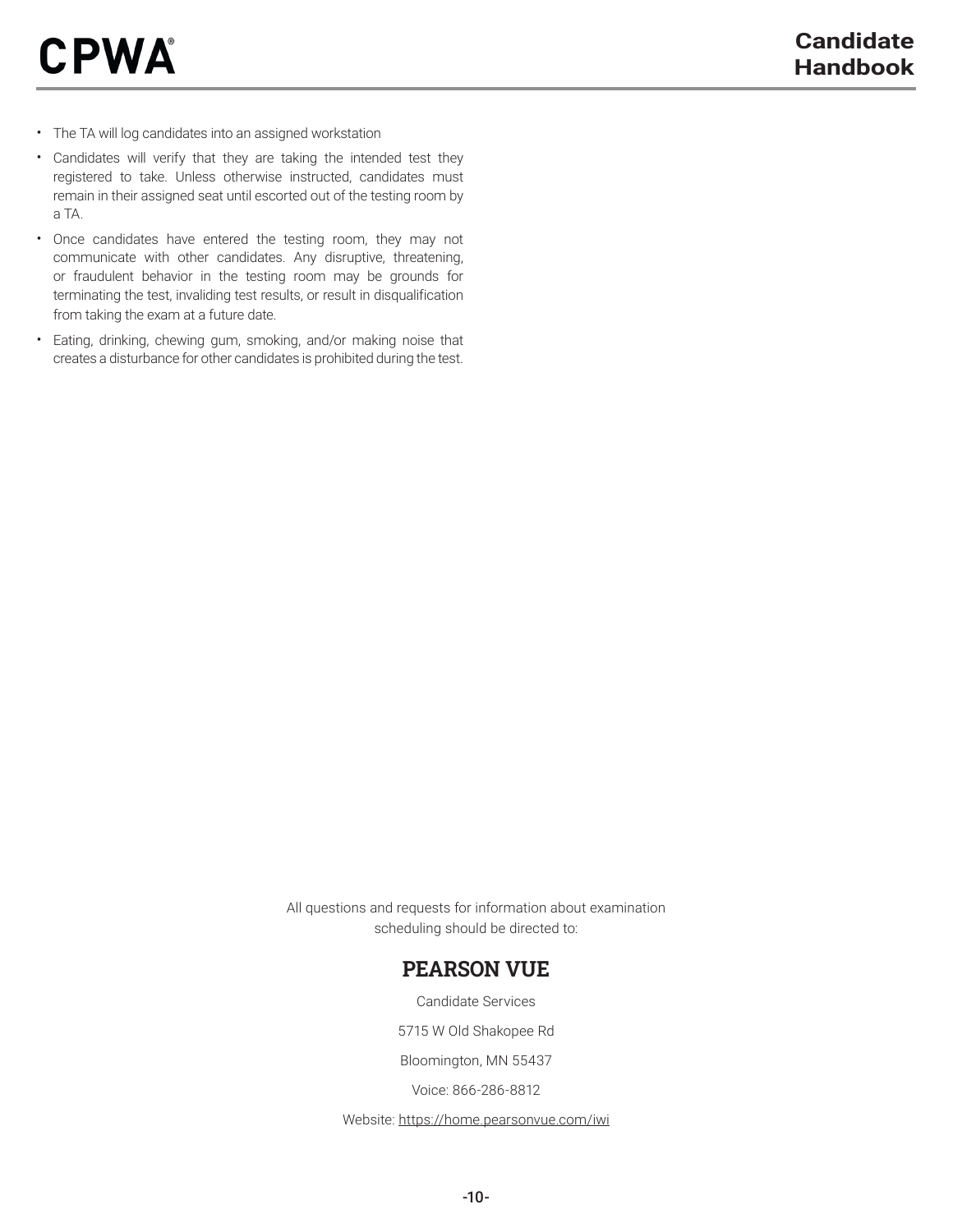### Proctor U (Online Proctoring) Details & Process Overview

### Overview:

Proctor U is one of the two Institute selected testing partners. Proctor U is specifically designed for an online testing experience.

Once the candidate has selected to complete the online proctored exam with Proctor U, the candidate will schedule the exam on a date and time of their choice. The exam will be accessed using the candidate's computer via a link.

Taking an exam through Proctor U will require the candidate to download a secure software onto their computer. This will allow the online proctor to observe the tester during the exam and ensure unauthorized materials, notes or website are not accessable. A working microphone and the ability to scan the candidate's environment will be required during the exam.

# Scheduling the Exam:

Proctor U will send candidates an Exam Grant email with instructions on how to schedule their exam.

When scheduling an examination, candidates should be prepared to confirm a preferred date and time for testing. Candidates will be sent a confirmation email within 24 hours of scheduling. If a candidate has not received their confirmation email within 24 hours, they should call the Proctor U call Center to inquire at 1-855-772-8678, Option 1.

# Cancellation/Reschedule Policy:

Candidates may reschedule or cancel their exam appointment online at online or via the Proctor U call center a minimum of 24 hours prior to a scheduled examination. If candidates do not cancel within 24 hours of their scheduled appointment, the examination fee is forfeit, and payment of an exam fee is required to re-establish eligibility.

### Internet or Hardware Failure

In the event of any technology issues (e.g., hardware, software internet functionality audio or video problems), the proctor will first try to resolve the issues. If those issues cannot be resolved by the proctor prior to the exam beginning, the exam administration will need to be rescheduled with Proctor U. If these issues occur and cannot be resolved after the exam administration has started, the exam will be invalid in which case the candidate may reschedule their exam appointment with Proctor U.

### Personal Belongings and Test Administration Rules

Examination is proprietary and as such;

- No personal items, including but not limited to, books, and/ or notes, pens or pencils firearms or other weapons, are allowed in the testing area. Wallets, purses, mobile phones, hand-held computers/personal digital assistants (PDAs) or other electronic devices, pagers, watches, hats (and other nonreligious head coverings), bags, coats, jackets, eyeglass cases, etc. may be in the room, but stowed securely, and may not be accessed during the test.
- All electronic devices must be turned off or silenced before they are stowed. Candidates will be asked to empty their pockets for the purpose of allowing the proctor to verify that nothing is in them. If a candidate has hair that covers their ears, they may be asked to show them for the purpose of allowing the proctor to verify that no Bluetooth devices are present. The proctor may also ask a candidate to roll up their sleeves to verify that there is no writing on arms hidden on their body.
- Visitors, children, spouses, family, or friends ARE NOT allowed in the exam room at any time during the exam administration.

### Examination Restrictions

• An Erasable noteboard or one 8½ x 11" sheet of blank paper, and pen will be permitted for use during the exam. The paper or noteboard will be inspected by the proctor prior to the exam to ensure it is blank.

Candidates may not remove any of these materials from the exam room or begin writing on the noteboard until the test has been started. No documents or notes of any kind may be removed from the test area.

Candidates will be required to erase their noteboard or destroy their piece of paper after completing the exam.

- Candidates will verify that they are taking the intended test they registered to take. Unless otherwise instructed, candidates must remain seated during the exam.
- Once candidates have entered the exam room, they may not communicate with anyone other than the proctor. Any disruptive, threatening, or fraudulent behavior in the exam room may be grounds for terminating the test, invaliding test results, or result in disqualification from taking the exam at a future date.
- Eating, drinking, chewing gum, smoking, and/or making noise that creates a disturbance is prohibited during the test.

All questions and requests for information about examination scheduling should be directed to:

### Proctor U

Phone: 1-855-772-8678, Option 1

Text Support Prior to connection time: Send a ticket for support here (link https://support.proctoru.com/hc/en-us/requests/new)

Text Support DURING connection time: Live chat available to candidates

Hours of Operation: 24 hours a day, 7 days a week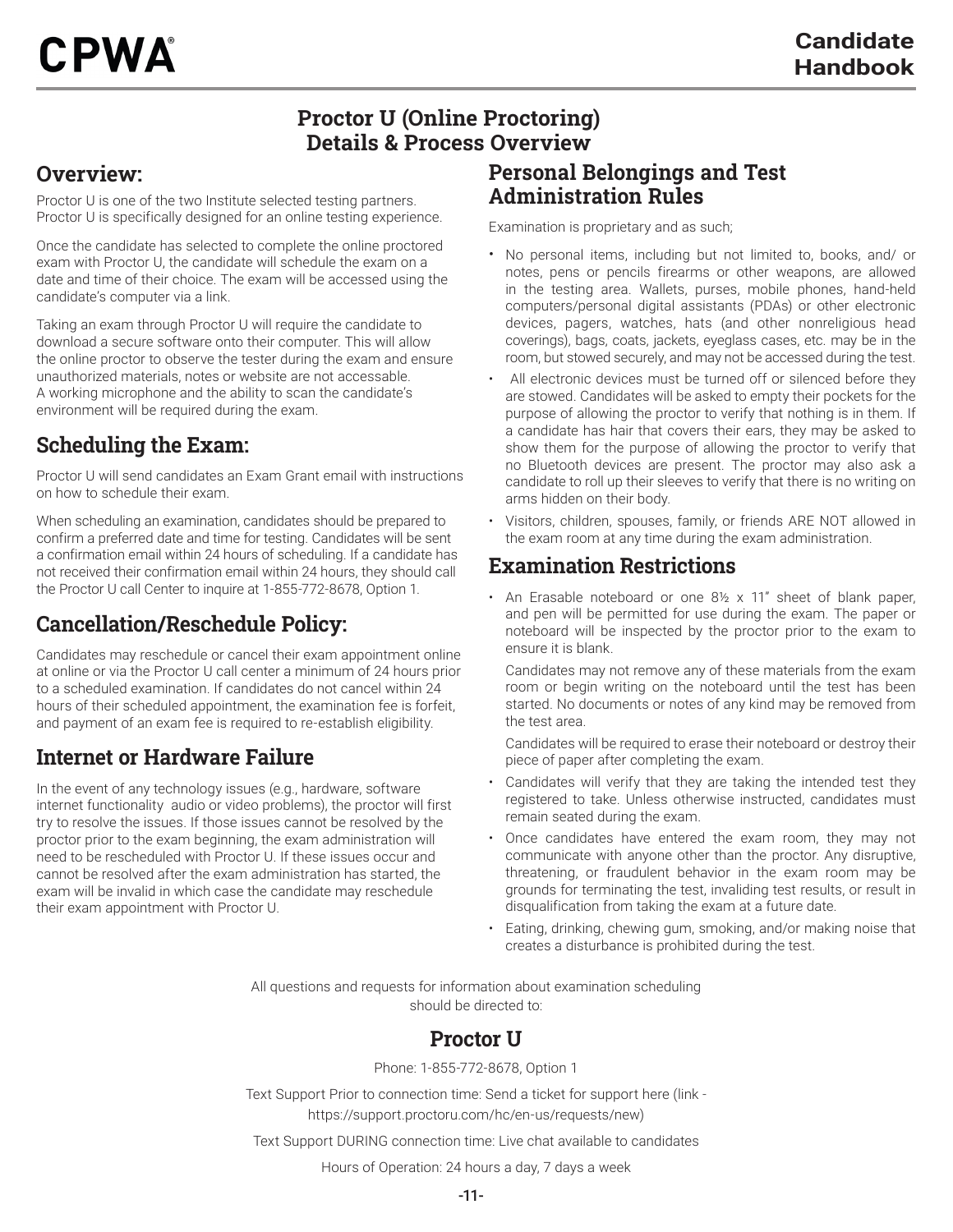# REQUEST FOR SPECIAL EXAMINATION ACCOMMODATIONS

If you have a disability covered by the Americans with Disabilities Act, **please complete this form and the Documentation of Disability-Related Needs Form on the next page, and submit them with your application to the Institute at least 45 days prior to your requested examination date**. The information you provide, and any documentation regarding your disability and your need for accommodation in testing, will be treated with strict confidentiality.

| <b>Candidate Information</b>           |                                                 |                                                                  |                 |              |
|----------------------------------------|-------------------------------------------------|------------------------------------------------------------------|-----------------|--------------|
|                                        | Candidate ID # _________________________        |                                                                  |                 |              |
|                                        | Name (Last, First, Middle Initial, Former Name) |                                                                  |                 |              |
| <b>Mailing Address</b>                 |                                                 |                                                                  |                 |              |
| City                                   |                                                 | <b>State</b>                                                     | <b>Zip Code</b> |              |
| <b>Daytime Telephone Number</b>        |                                                 | <b>Email Address</b>                                             |                 |              |
| <b>Special Accommodations</b>          |                                                 |                                                                  |                 |              |
|                                        |                                                 |                                                                  |                 | examination. |
| Please provide (check all that apply): |                                                 |                                                                  |                 |              |
|                                        | Reader                                          |                                                                  |                 |              |
|                                        | <b>Extended testing time (time and a half)</b>  |                                                                  |                 |              |
|                                        | <b>Reduced distraction environment</b>          |                                                                  |                 |              |
|                                        |                                                 | Please specify below if other special accommodations are needed. |                 |              |
|                                        |                                                 |                                                                  |                 |              |
|                                        |                                                 |                                                                  |                 |              |
|                                        |                                                 | Comments: <u>Comments:</u> Comments: 2004                        |                 |              |
|                                        |                                                 |                                                                  |                 |              |
|                                        |                                                 |                                                                  |                 |              |
|                                        |                                                 |                                                                  |                 |              |

### **PLEASE READ AND SIGN:**

**I give my permission for my diagnosing professional to discuss with Institute staff my records and history as they relate to the requested accommodation.**

**Signature: Community Community Community Community Community Community Community Community Community Community Community Community Community Community Community Community Community Community Community Community Communit** 

Return this form to: Investments & Wealth Institute, 5619 DTC Parkway #500, Greenwood Village, CO 80111

certification@i-w.org

If you have questions, call the Institute's certification department at 303-770-3377, option 2.